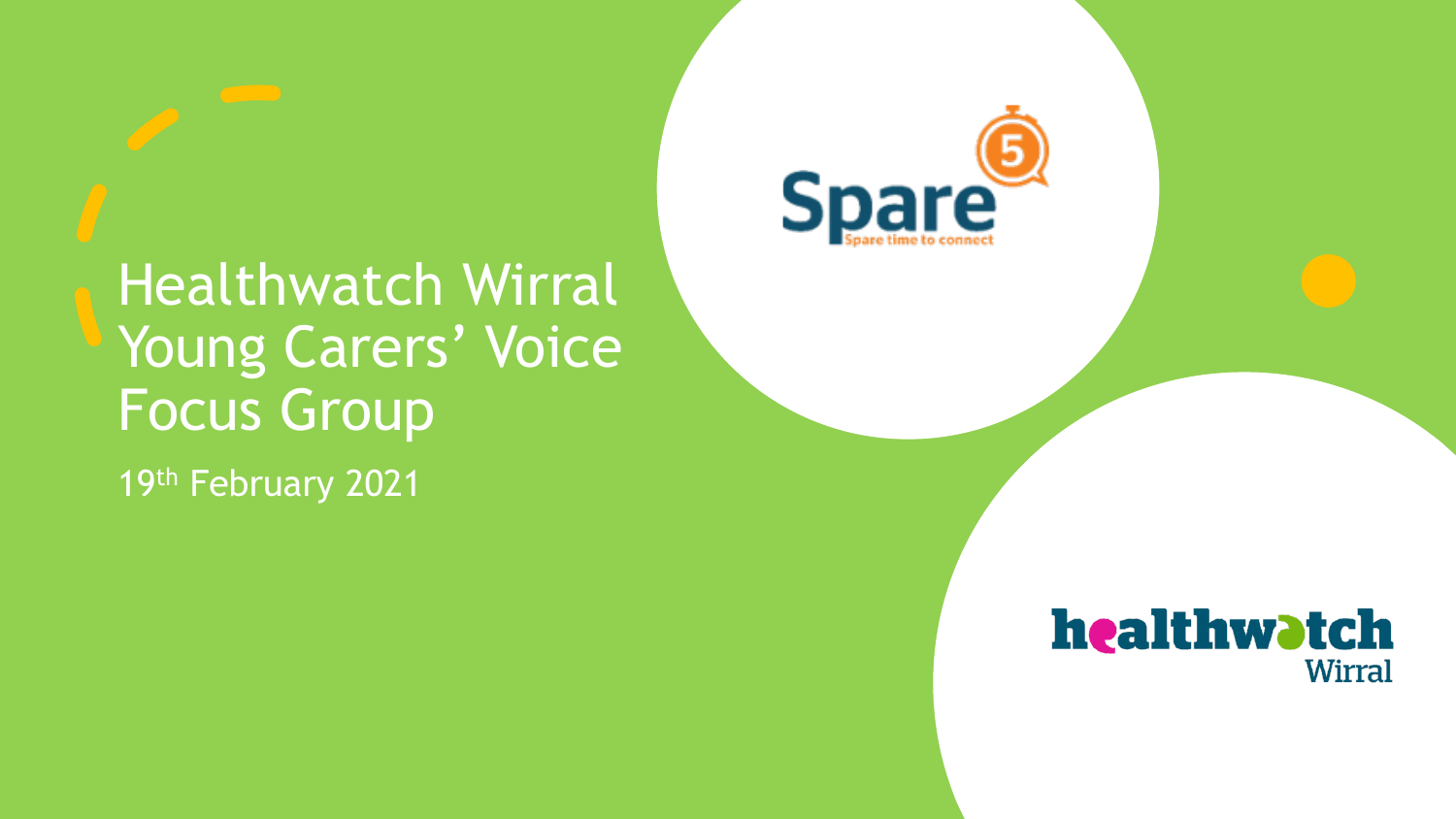#### Background to the group

Healthwatch Wirral listens to people's experiences of health and social care services to help improve these services.

It is really important that we hear from a wide range of people on the Wirral to make sure that services work for everyone and that everyone feels their voice counts.

Young carers have a unique & special viewpoint: they are using services both as young people and as carers. It is important for Healthwatch to understand young carers' experiences, and for young carers to know what Healthwatch is and how we can help.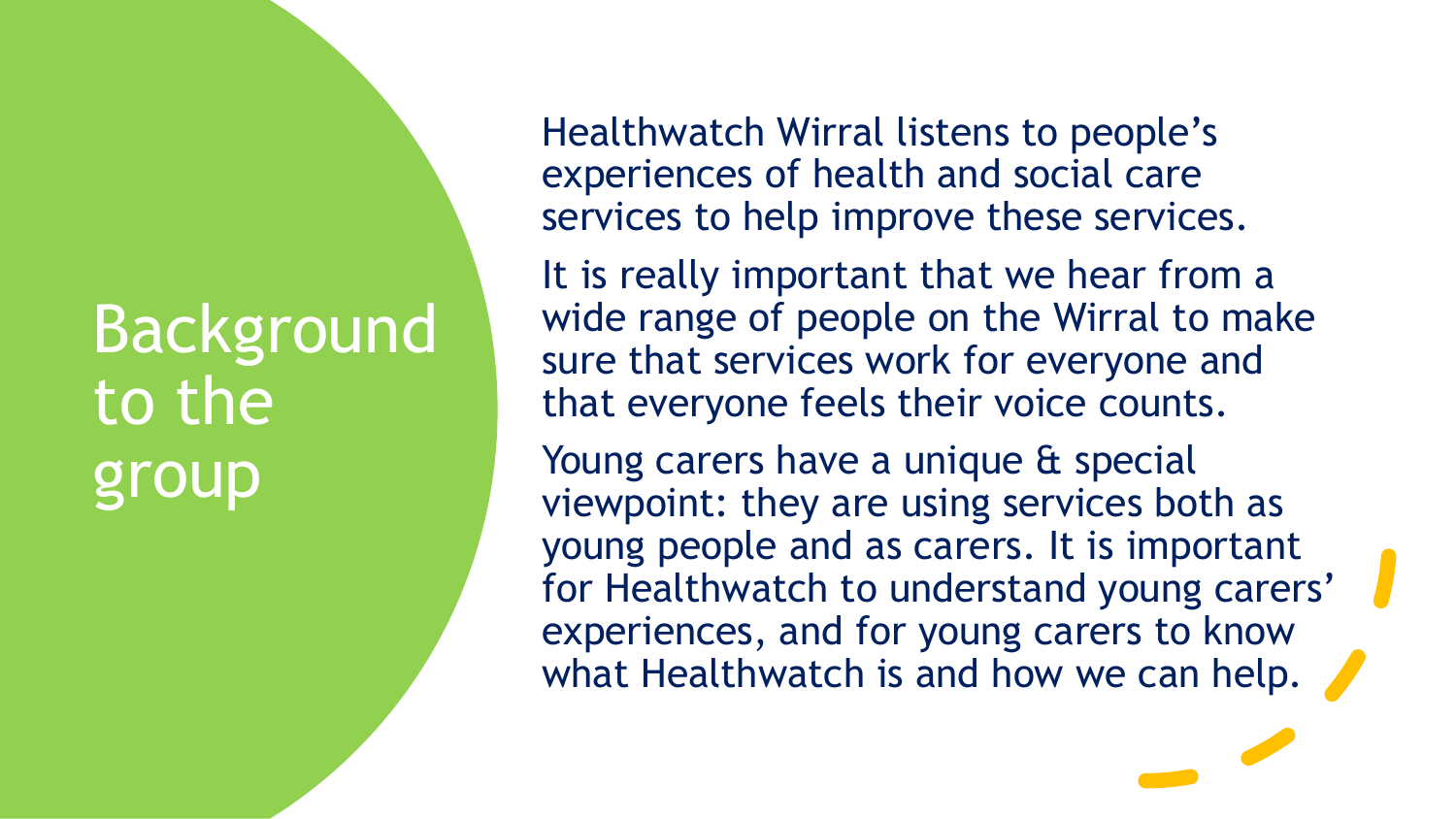Do you agree with this statement? "I know where to go to get help and support for me and my family when we need it."



Do you feel like your voice counts when it comes to the services you use?



#### Survey results – before the group

We sent out a short survey before the meeting to find out some background information to guide our discussions.

- None of the group had heard of Healthwatch Wirral beforehand
- Everyone felt they knew where to go to get help and support when they need it - but may need more information on wider services
- Some people felt that their voice counts when it comes to the services they use, but others weren't so sure!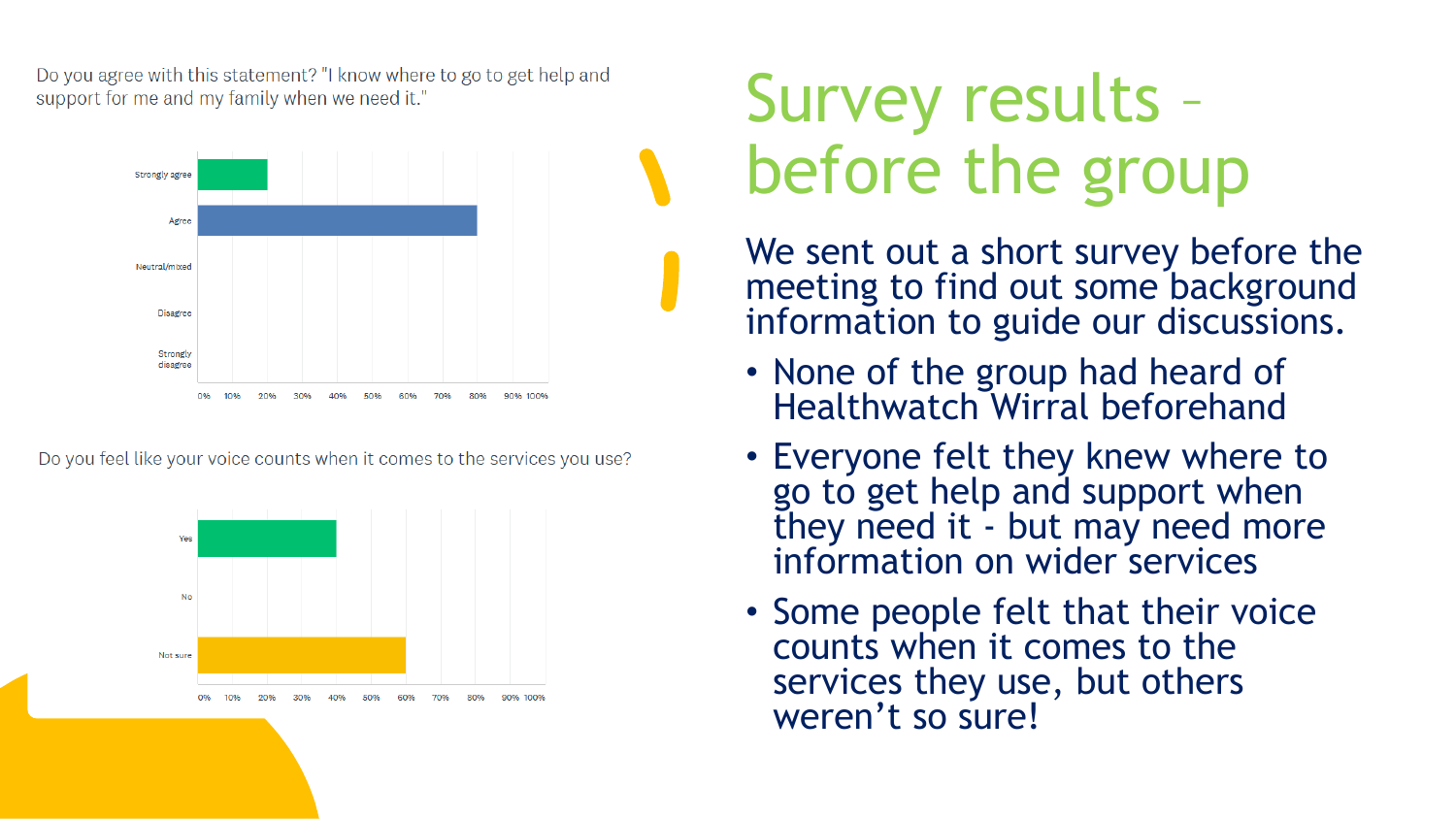

### Who attended the group?

Jenny and Micha from Healthwatch Wirral facilitated the session, with support from a member of Barnardo's staff.

The young carers ranged in age from 11-16 and were all caring for at least one family member. Many of the group were helping to care for a parent and some also had caring responsibilities for siblings.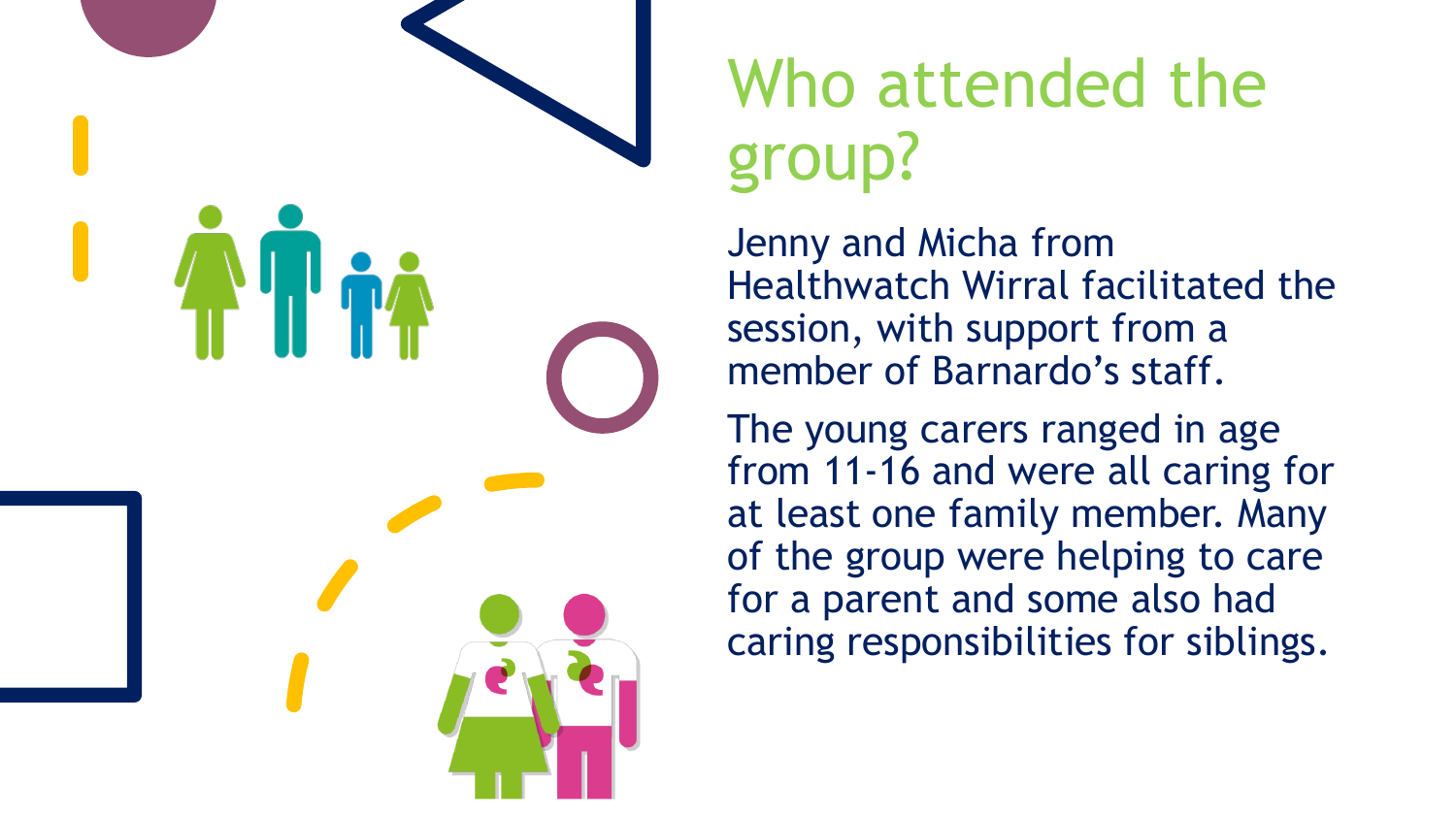What do you think of when I say 'health and social care'?

#### Children's homes

Care homes **Hospital** Looking after people Mental health **Chemst** Doctor all caring roles **Dentist Mantaly and fisical** Look after people and care for them **Counsellors** 

Caring for what we need

What does health and social care mean to young carers?

We started the session by explaining what

Healthwatch Wirral does – listening to people about health and social care.

The word cloud describes the group members' perceptions of 'health and social care' and what that means to them.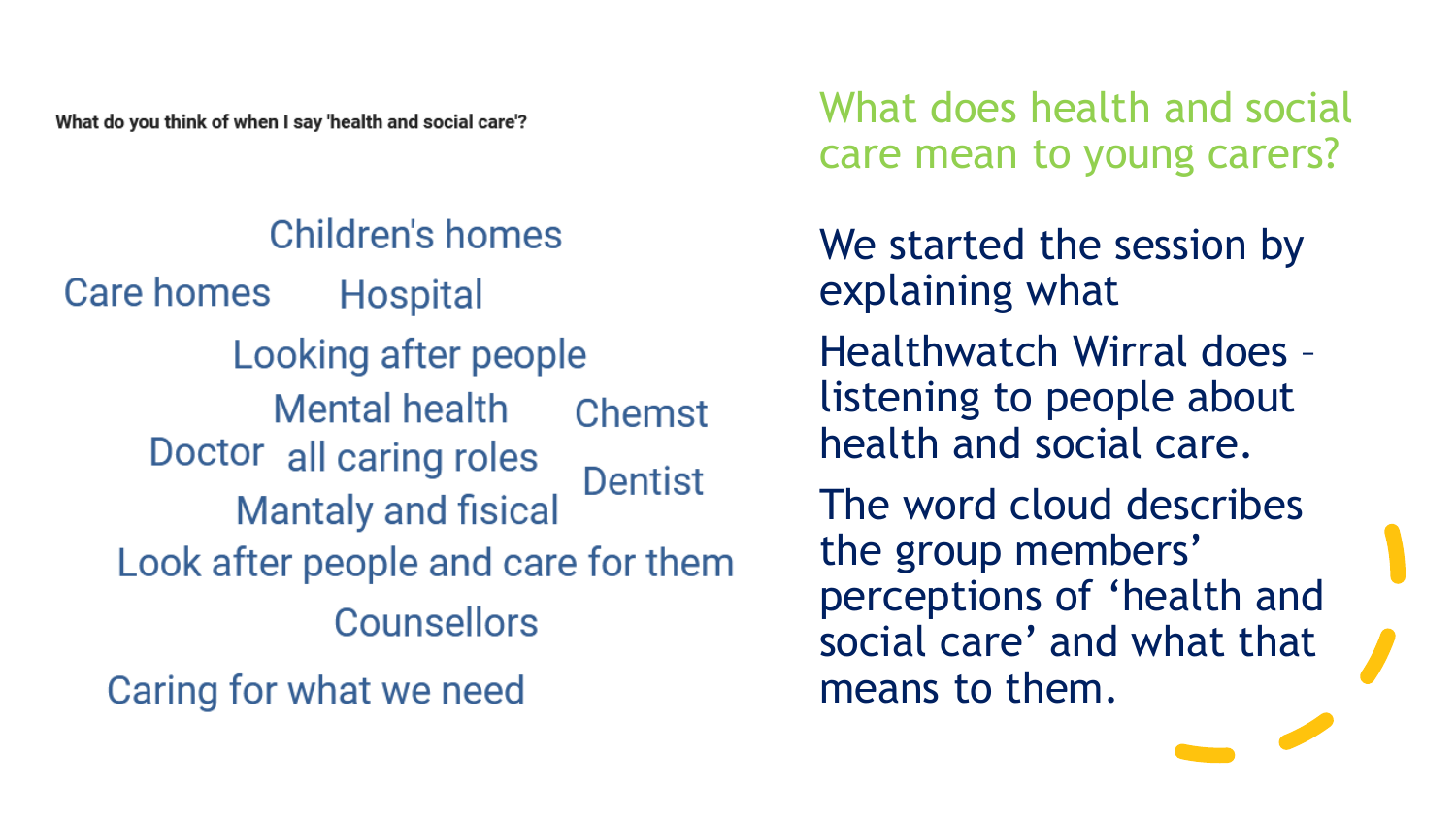#### Why is Healthwatch's job important?

We asked the group why they thought it might be important to listen to people's experiences of health and social care:

*"To know if the doctor is doing a good job or a not so good job!"*

The young carers shared some of their experiences around being listened to and mentioned access to the COVID-19 vaccination for the people they care for as a current issue.

We explained that services have a 'statutory duty' to listen to Healthwatch – it's part of our job to make sure we speak to lots of people so that we can identify issues like access to the vaccination programme.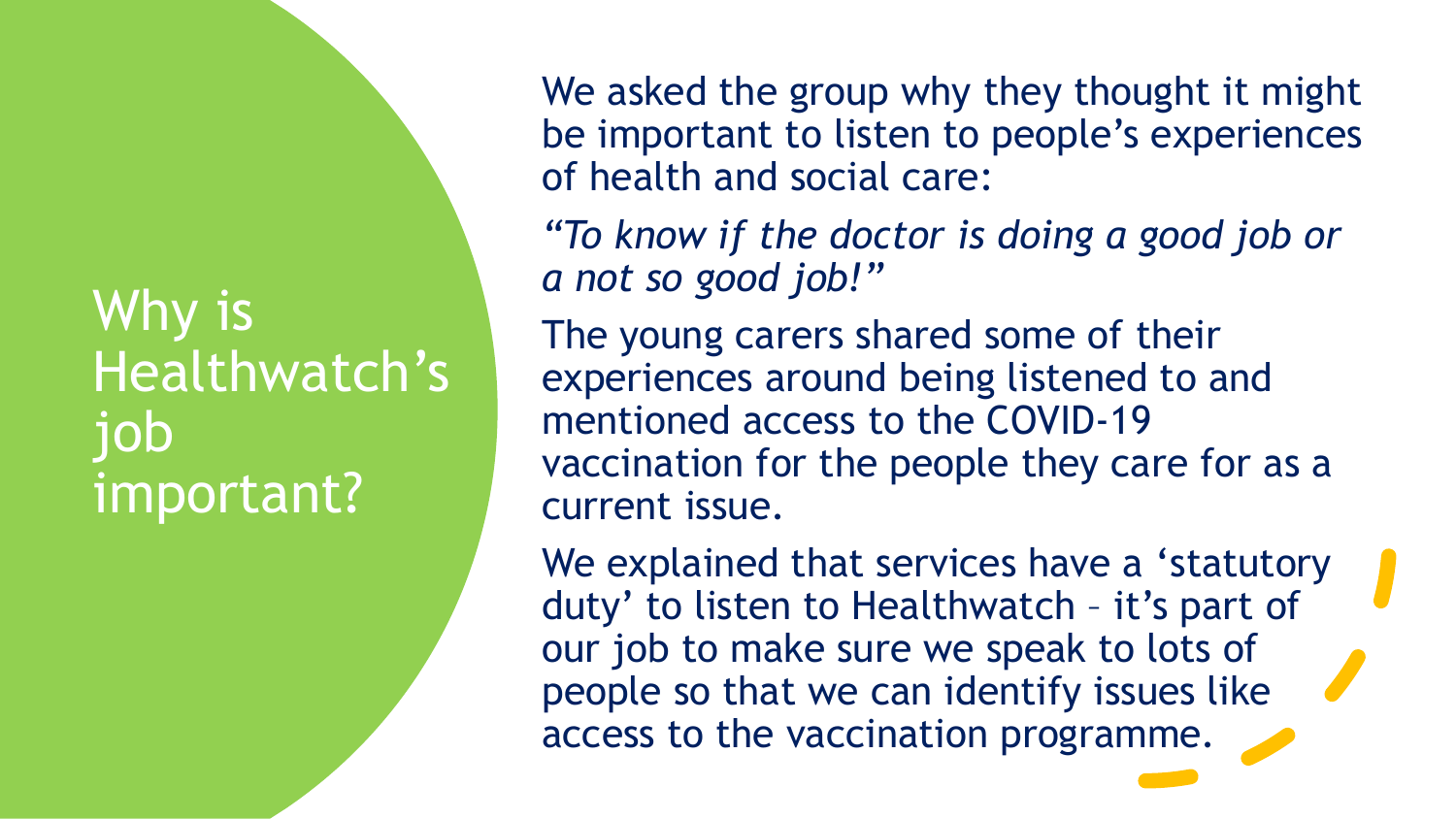Young carers' experiences of the pandemic

All of the young carers in the group attend school but they access education in different ways. Some are able to attend school in person, some do online learning and others do a mix.

- Most of the group found online learning difficult, especially working from home and having added distractions
- Some were doing their GCSE years and found it very stressful to be expected to complete the same amount of work as if they were in school and to get everything in on time
- Those with additional needs e.g. autism missed some of the support provided in school that isn't available at home in the same way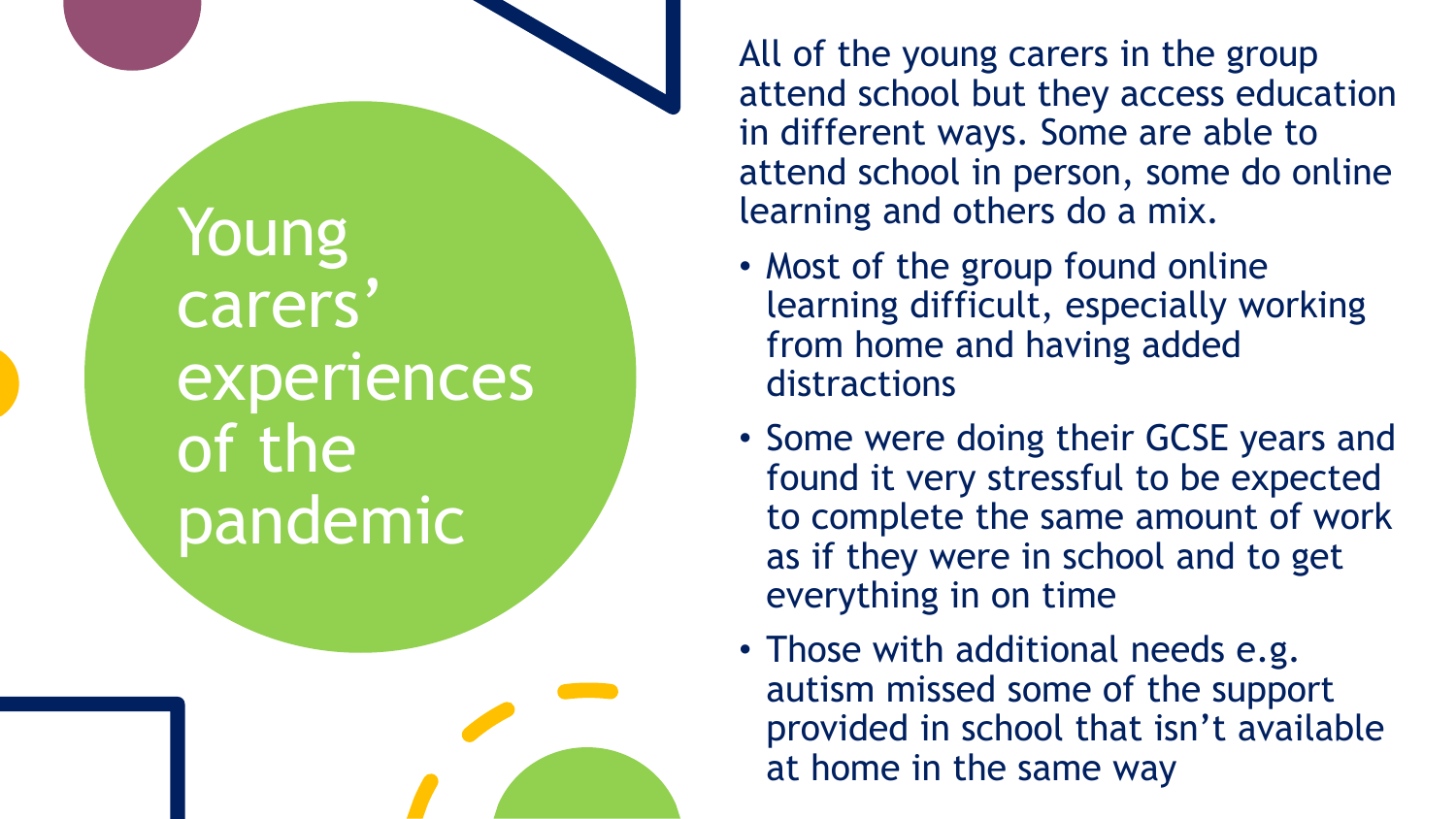#### Positives of lockdown!

Not all of the changes have been negative during the pandemic! The group mentioned some changes that have been positive during lockdown:

\* Parents who usually work from an office or travel for work may be working from home, so they can take on more of the caring responsibilities during lockdown

"I do enjoy spending a lot more time with my mum, and my dog. and being at home has less of an impact on my anxiety."

"Feel happier knowing I can Just be around"

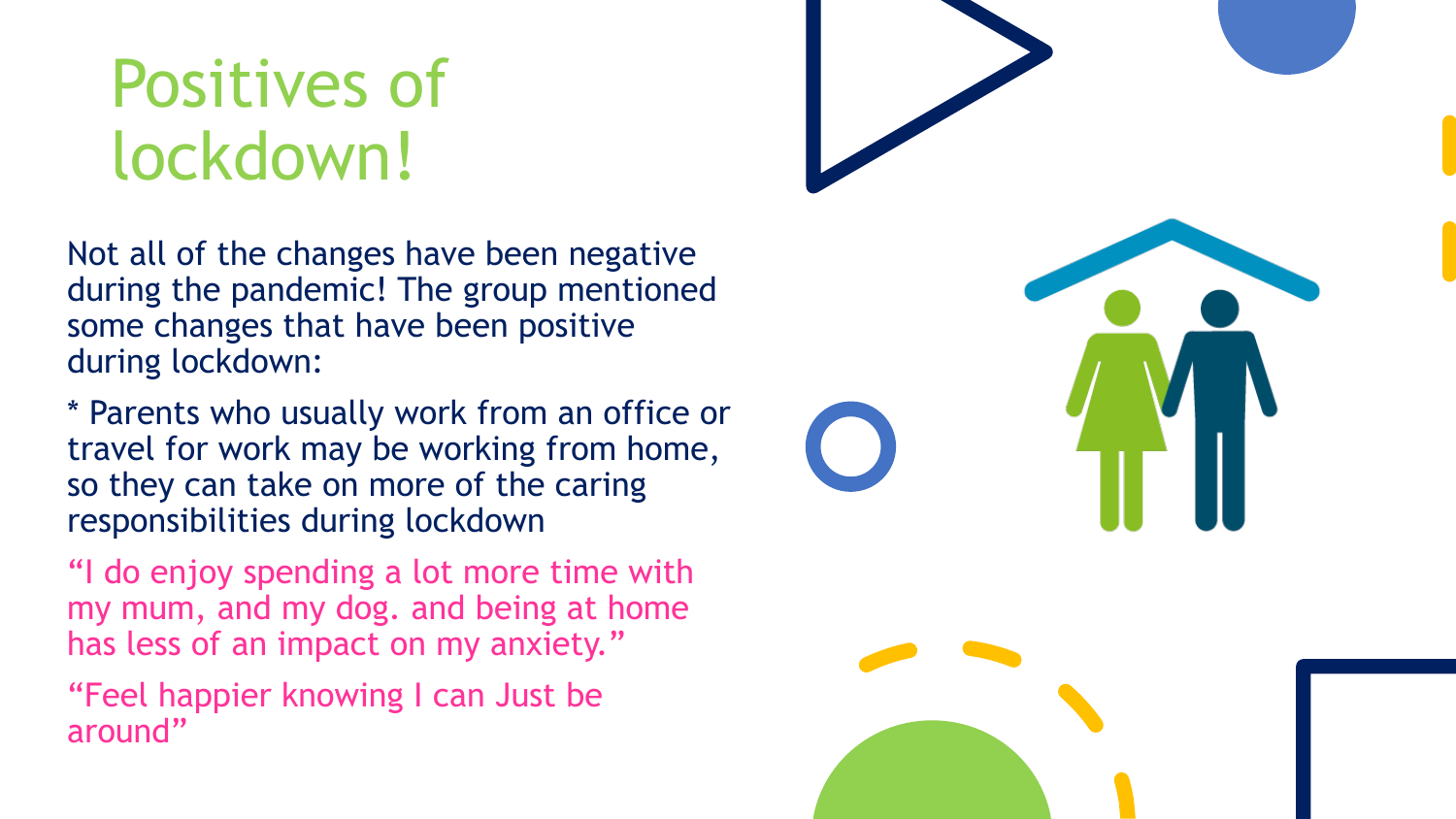Who/where would you go to get support with a health issue?

| Barnardo's<br>67%                                     |      |
|-------------------------------------------------------|------|
| Someone at school e.g. teacher or school nurse<br>67% |      |
| GP<br>17%                                             |      |
| Friend                                                | 100% |
| Family member<br>67%                                  |      |
| Online advice<br>0%                                   |      |
| <b>NHS 111</b><br>17%                                 |      |
|                                                       |      |

Someone else

 $17%$ 

### Where would you go to get support?

All of the young people said they would speak to a friend to get support with a health issue. We discussed how friends can help:

\*\* "Cheer you up!"\*\*

"Friends are the same age so you get on and understand each other"

Everyone agreed that it has been hard not being able to see friends in school – it's not the same 'seeing' people online as it is in person.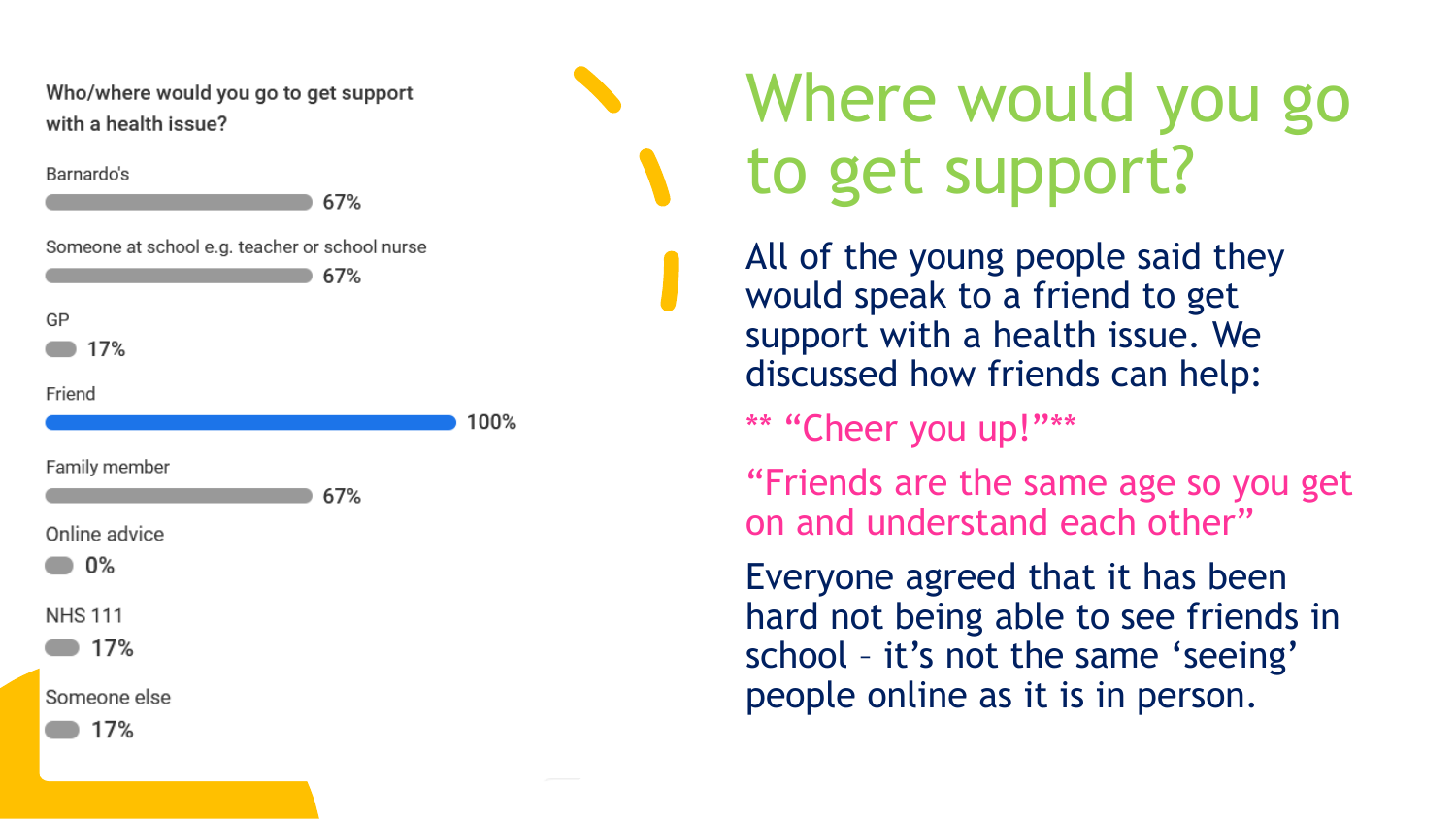### Mental health

Mental health was a topic that all of the young carers involved in this group expressed they were interested in discussing. We talked about what can be helpful for mental health

- Talking to friends
- Reading
- Sport e.g. football and ice skating
- Drawing/creative activities

Many felt that the change in routine during lockdown, and the lack of variety from not being able to go out, has had a negative effect on their mental health.

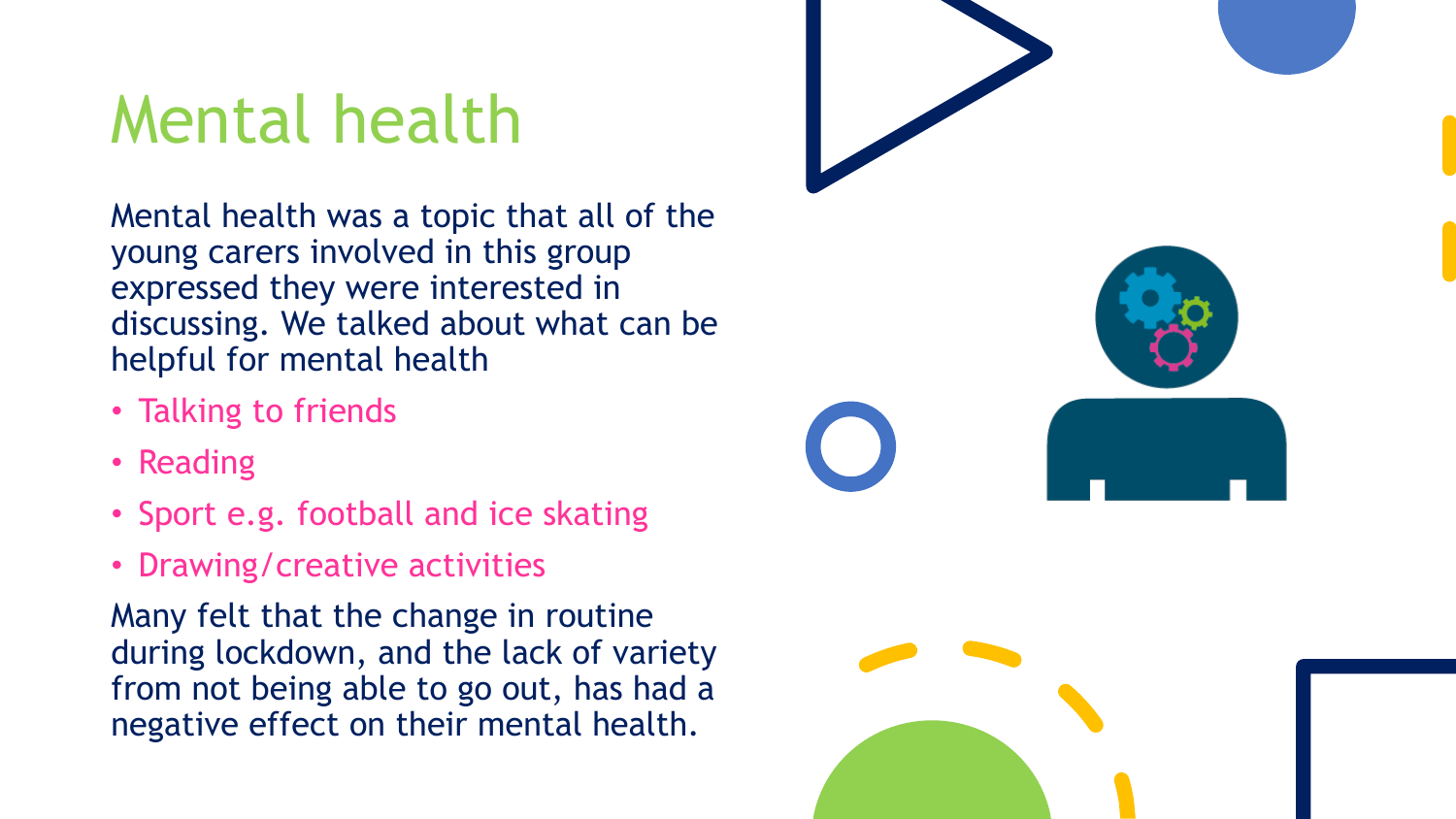

# Mental health support

It is vital for Healthwatch to understand what young people want from mental health services & all services- so that we can represent their views in discussions about mental health and wider provision.

We asked the group what they would find **most** useful from a mental health support service and gave them options to rank.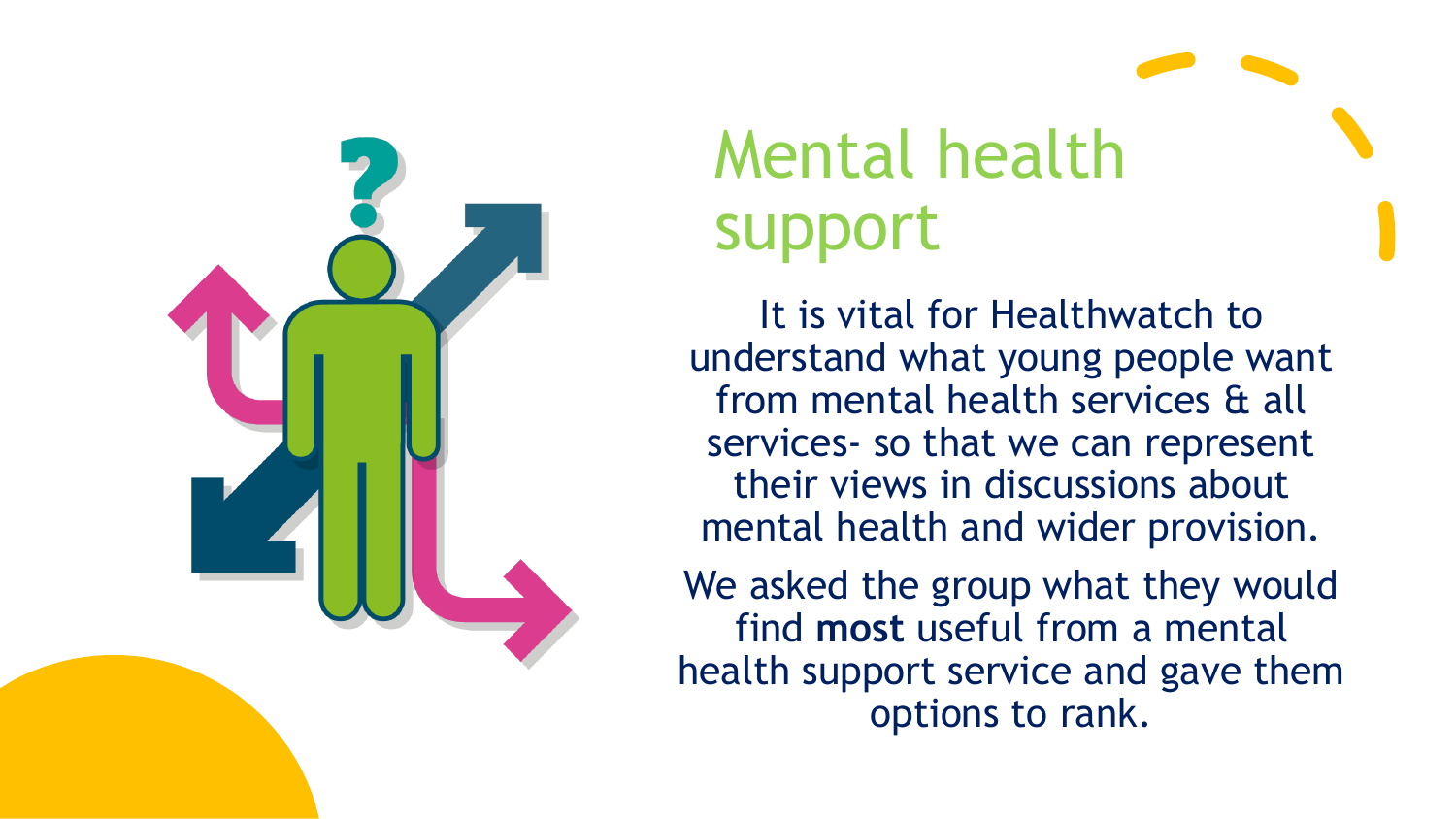## Mental health support ranking

Which options would you find most useful from a mental health support service?

Activities to support my mental health e.g. sport, music, drama

Peer support group  $-$  talking to other people who 2. share my feelings/experiences

8.00

9.60

Self-help - using a workbook or online service to help 3. improve my mental health

7.60

7.00

Individual therapy  $-$  talking to a trained person about 4. my feelings

active and the characteristic state and activities of the control of the control of

5. A textline - being able to text someone when I need support 6.60 6. A helpline - being able to call someone when I need support 5.60 7. Group therapy - talking to a trained therapist about my feelings in a group with other people 5.40 8. Practical support and advice e.g. advice on how to manage money, study or apply for university/college/jobs 5.20 A service that offers a break from my caring 9. responsibilities 4.00 10. Something else 3.60 11. Webchat - being able to talk to someone online when I need support  $3.40$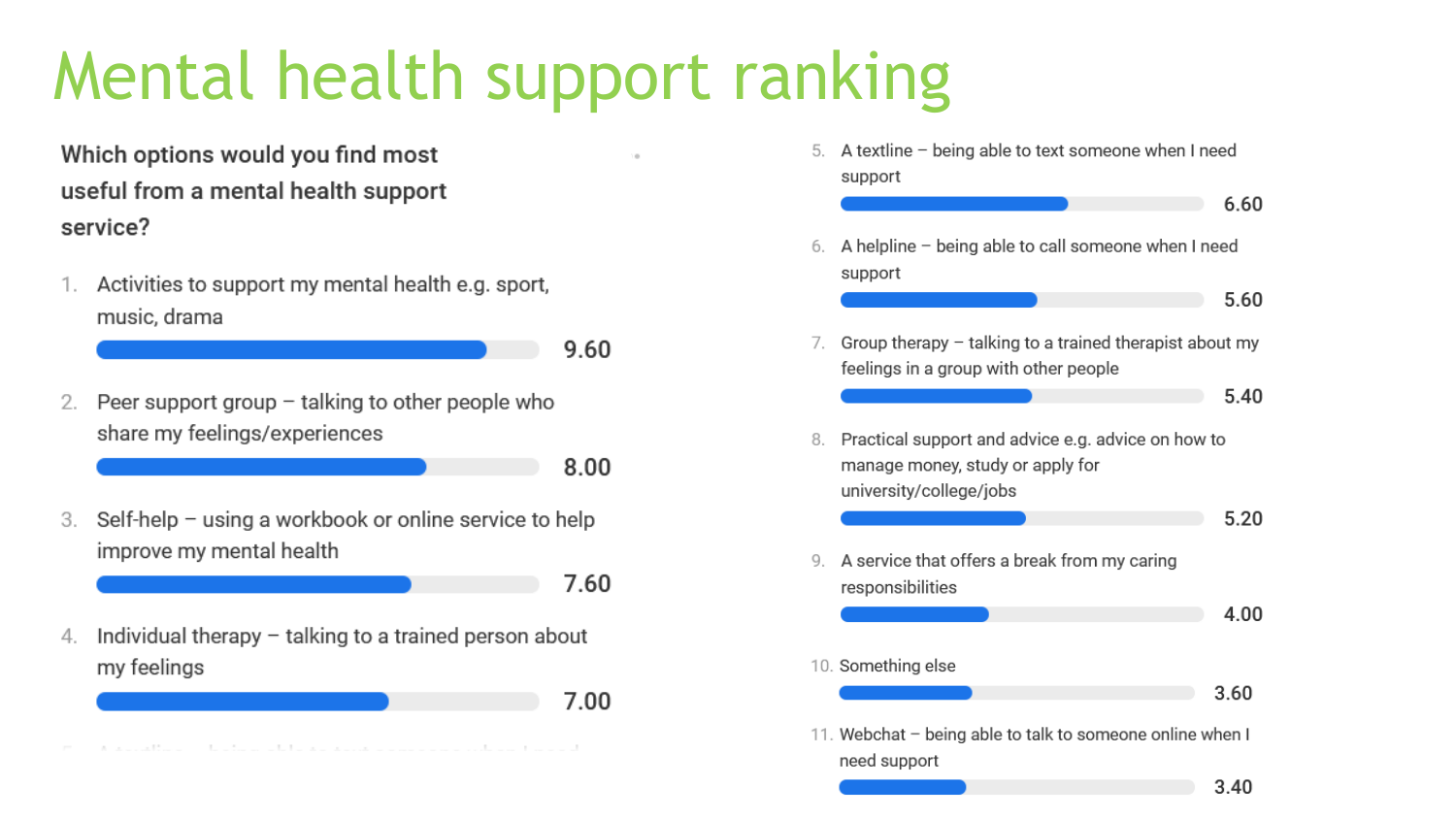Mental health support discussion The most popular options were **activities to support mental health** and **peer support groups**. We discussed how these can often be combined, e.g. a peer support group where you do activities together as well as talking about mental health.

The group highlighted how important it is to have different options for mental health support rather than a one size fits all approach:

 $\rightarrow$  One member of the group would prefer group therapy to individual therapy as they feel more comfortable in a group setting

→Another young carer felt the opposite: "I have really bad social anxiety so I prefer individual"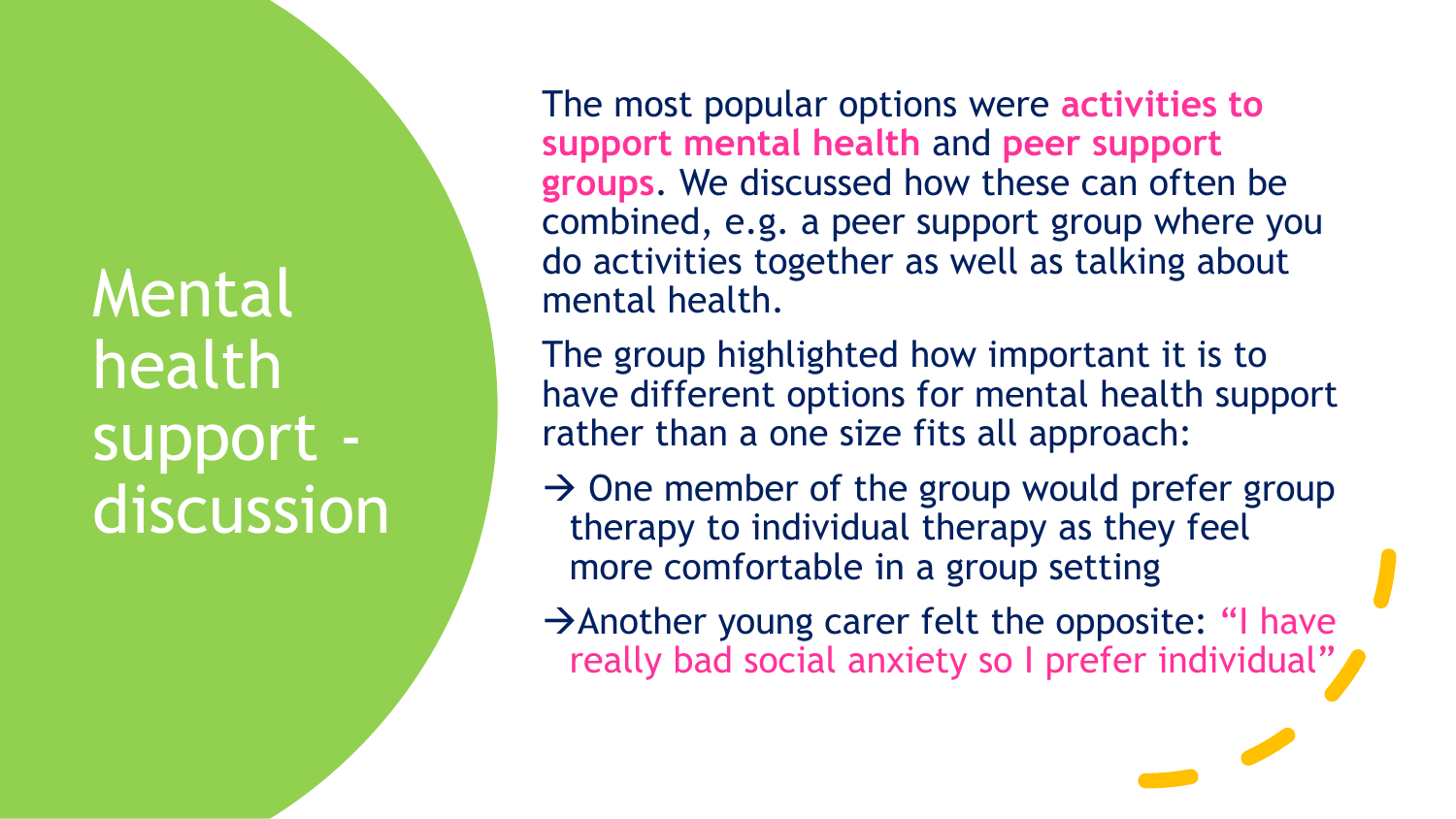#### Person-centred care

We mentioned the concept of 'personcentred care' which is currently being discussed across the Wirral.

None of the young carers had heard of this phrase, even though they care for people who access services which should be using this concept.

We talked about how services should be aware that they are young carers, and should recognize the expertise they have as carers.

\* We have agreed to follow up with more information on person-centred care and planning- and what is happening on Wirral!\*